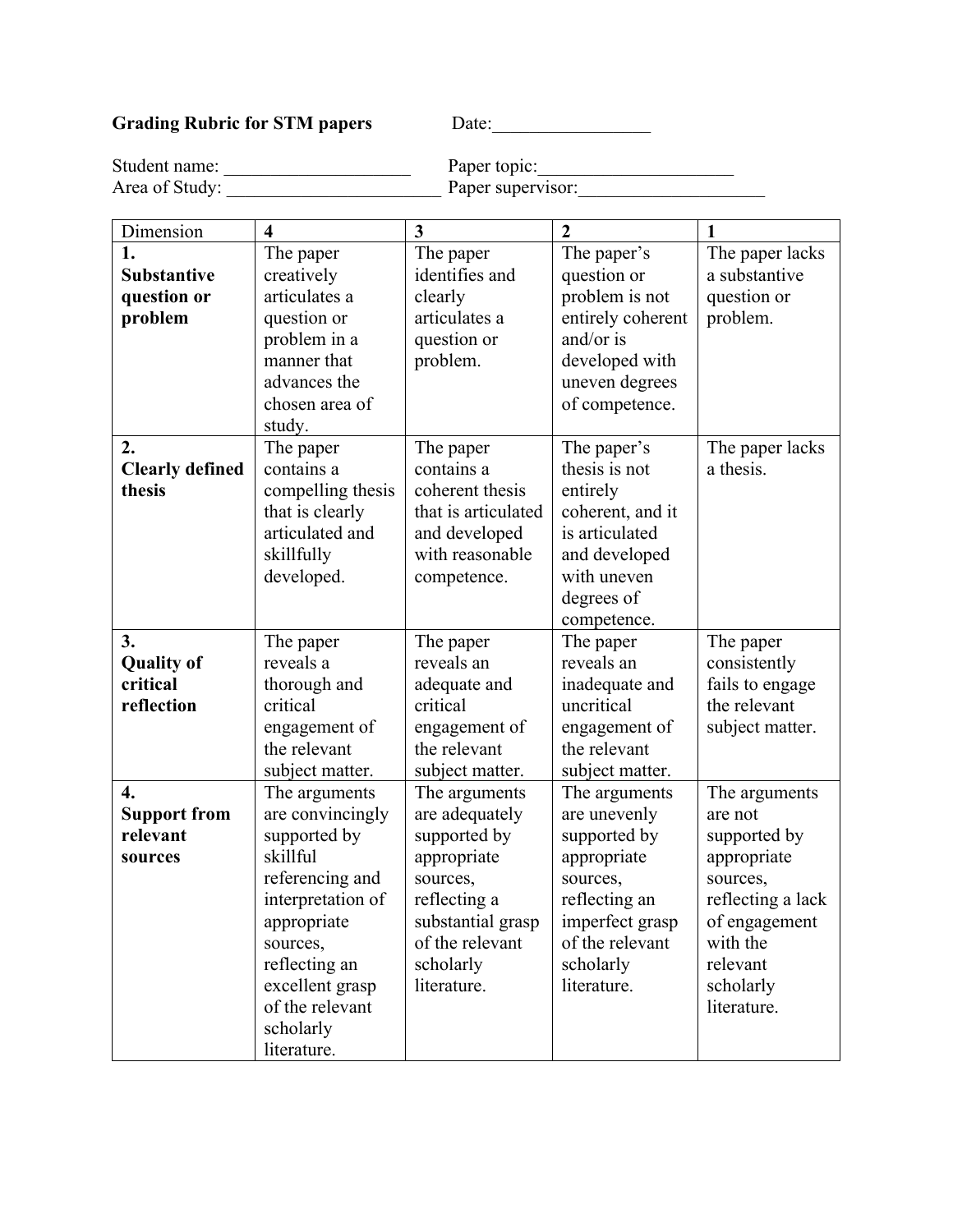| 5.              | The paper          | The paper          | The paper does    | The paper has      |
|-----------------|--------------------|--------------------|-------------------|--------------------|
| Appropriate-    | utilizes a         | utilizes a         | not adequately    | no discernible     |
| ness            | research           | research           | use accepted      | methodology.       |
| of research     | methodology that   | methodology        | methodologies.    |                    |
| methods         | is fully           | that is largely    |                   |                    |
|                 | appropriate to the | appropriate to     |                   |                    |
|                 | field and the      | the field and the  |                   |                    |
|                 | thesis.            | thesis.            |                   |                    |
| 6.              | The paper          | The paper          | The paper         | The paper          |
| Writing/        | reflects mastery   | reflects           | reflects          | reflects a         |
| communication   | of the arts of     | competence in      | deficiencies in   | general lack of    |
|                 | scholarly writing  | the arts of        | some aspects of   | scholarly          |
|                 | and                | scholarly writing  | scholarly writing | writing and        |
|                 | communication:     | and                | and               | communication      |
|                 | organization,      | communication:     | communication     | skills.            |
|                 | style, grammar,    | organization,      | skills.           |                    |
|                 | punctuation,       | style, grammar,    |                   |                    |
|                 | spelling, diction, | punctuation,       |                   |                    |
|                 | formatting, and    | spelling, diction, |                   |                    |
|                 | citation.          | formatting, and    |                   |                    |
|                 |                    | citation.          |                   |                    |
| 7.              | The paper          | The paper          | The paper         | The paper          |
| <b>Diverse</b>  | reveals a          | reveals an         | reveals an        | consistently       |
| <b>Contexts</b> | thorough           | adequate           | inadequate grasp  | fails to grasp the |
|                 | awareness of the   | awareness of the   | of the diverse    | diverse social     |
|                 | diverse social     | diverse social     | social and        | and cultural       |
|                 | and cultural       | and cultural       | cultural contexts | contexts of the    |
|                 | contexts of the    | contexts of the    | of the subject    | subject matter.    |
|                 | subject matter.    | subject matter.    | matter.           |                    |
|                 |                    |                    |                   |                    |

| <b>Total</b><br>Rubric<br><b>Points</b> | 28 | $27 - 26$ | $25 - 24$ | $23 - 21$ | $20 - 19$ | $18 - 17$ | 16–14 | 13 and<br>below          |
|-----------------------------------------|----|-----------|-----------|-----------|-----------|-----------|-------|--------------------------|
| Grade                                   | А  | A-        | $B+$      | B         | $B -$     |           |       | <b>Not</b><br>qualifying |

| Comments: |  |  |
|-----------|--|--|
|           |  |  |
|           |  |  |
|           |  |  |
|           |  |  |